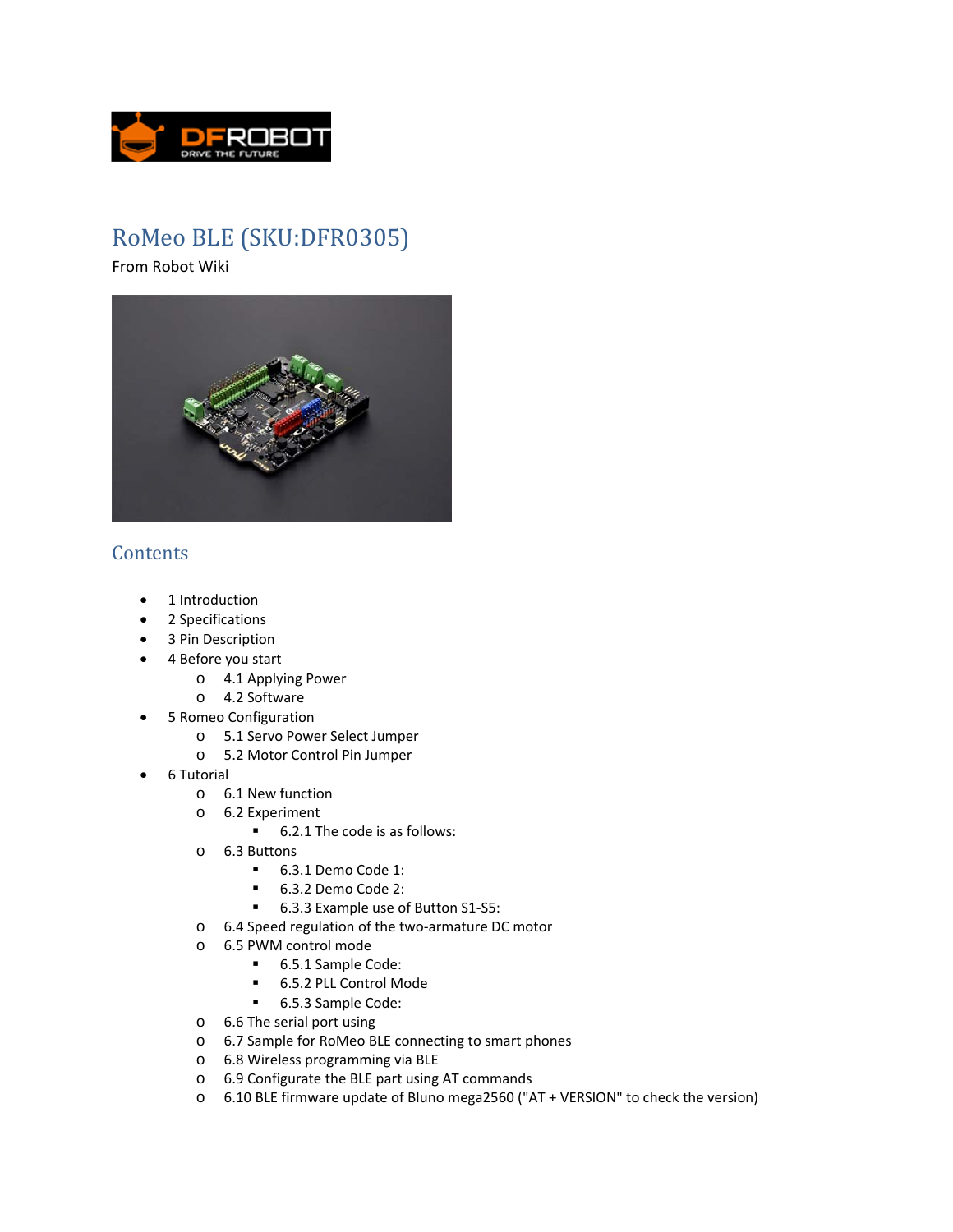## Introduction

The RoMeo BLE controller possesses all the functions of RoMeo controller, but adds one significant feature: Bluetooth 4.0 wireless communication, which allows the BLE controller to receive commands via Bluetooth. This offers the BLE a dazzling degree of customization in addition to new capabilities: users can now use their smartphone, tablet, or computer to interact with the BLE. This grants users exciting new possibilities, such as being able to fully control their mobile platforms straight from their smartphone.

Paired with Arduino, the BLE offers a dynamic range of possibilities compared to previous Arduino controllers. The RoMeo BLE is a control board specially designed for robot applications. Owing to Arduino's open-source platform and publicly available open-sourced codes, the BLE is easily integrated with Arduino modules.

The RoMeo BLE also includes two integrated two-channel DC motor drivers and wireless sockets, which provides a simpler and more convenient way for users to get their projects started.

## Specifications

| <b>Basic</b>                                                                                                                                                                                                                                                                                                                                                                                                                                                                              | <b>Features</b>                                                                                                                                                                                                                                                                                                                                                                                                                                                                                                                               |
|-------------------------------------------------------------------------------------------------------------------------------------------------------------------------------------------------------------------------------------------------------------------------------------------------------------------------------------------------------------------------------------------------------------------------------------------------------------------------------------------|-----------------------------------------------------------------------------------------------------------------------------------------------------------------------------------------------------------------------------------------------------------------------------------------------------------------------------------------------------------------------------------------------------------------------------------------------------------------------------------------------------------------------------------------------|
| Microcontroller: ATmega328P<br>$\bullet$<br>Bootloader: Arduino UNO<br>$\bullet$<br>On-board BLE chip: TI CC2540<br>٠<br>14 Digital I/O ports<br>$\bullet$<br>6 PWM Outputs (Pin11, Pin10, Pin9,<br>$\bullet$<br>Pin6, Pin5, Pin3)<br>8 10-bit analog input ports<br>$\bullet$<br>312Cs<br>$\bullet$<br>5 Buttons<br>$\bullet$<br>Power Supply Port: USB or DC2.1<br>$\bullet$<br>External Power Supply Range: 5-23V<br>$\bullet$<br>DC output: 5V/3.3V<br>$\bullet$<br>Size: 94mm x 80mm | Auto sensing/switching external power input<br>Transmission range: 70m in free space<br>Support bluetooth remote update the<br>Arduino program<br>Support Bluetooth HID<br>Support iBeacons<br>٠<br>Support AT command to config the BLE<br>٠<br>Support Transparent communication through<br>Serial<br>Support the master-salve machine switch<br>Support usb update BLE chip program<br>Support Male and Female Pin Header<br>Two way H-bridgedMotor Driver with 2A<br>٠<br>maximum current<br>Integrated sockets for APC220 RF Module<br>٠ |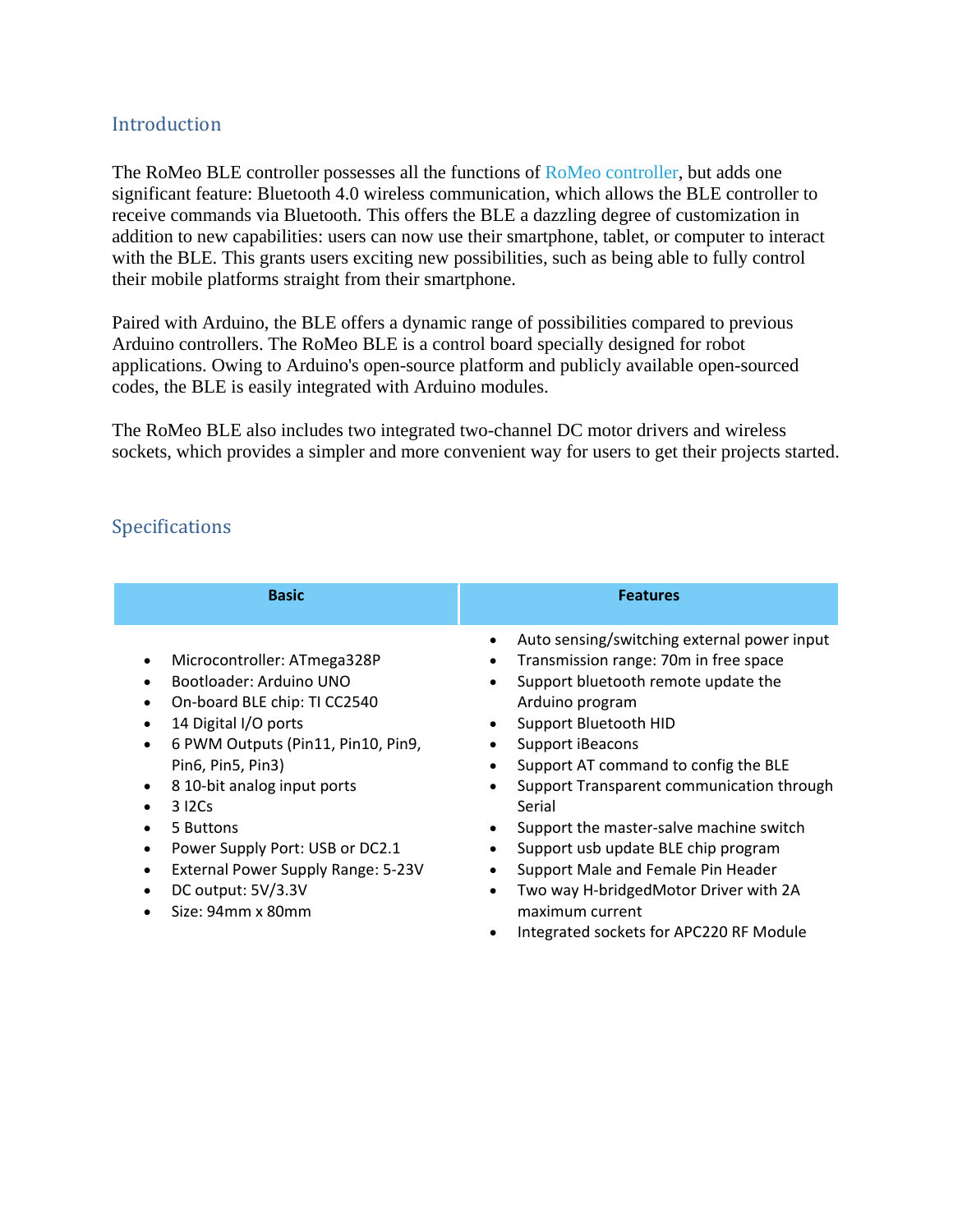## Pin Description



Figure 1 Romeo BLE Pin Out

More detail:

- Motor Control Terminal Jumpers: Enable motor control if connected
- Button S1 to S5 Switch: Enable button functions if switched "ON"(in this case, all buttons are connected to A7).
- Motor Power Switch: Enable motor power if switched "ON"

**Cautions**: Please turn OFF the **Motor Power Switch**, when you debug the motor with USB port.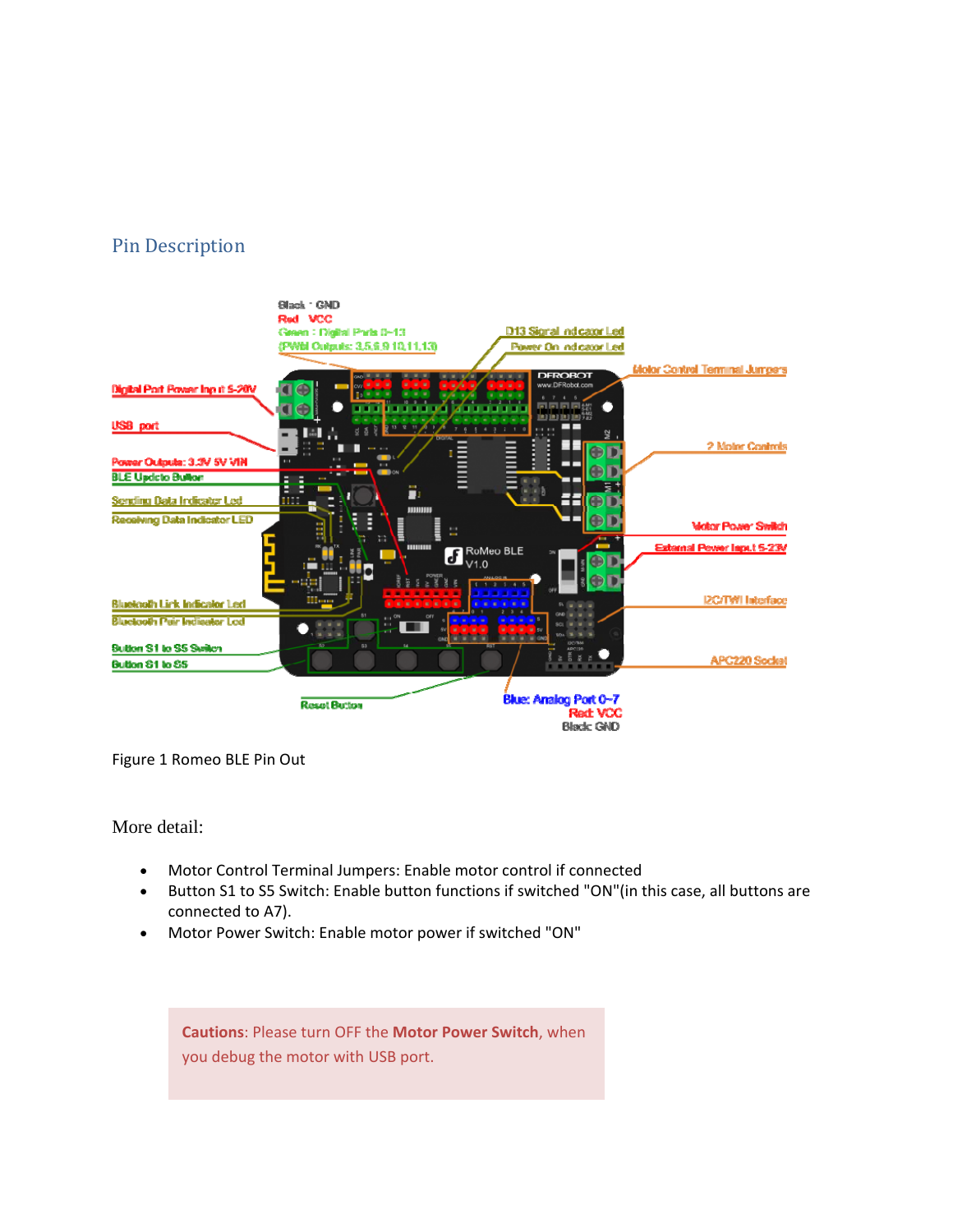### Before you start

#### **Applying Power**

This is one of the most important steps in getting the RoMeo up and communicating with your host controller. You **MUST** make sure that you apply power to the Power Terminal using the correct polarity. Reverse polarity will damage the RoMeo.

**Power from USB:** Plug in the USB cable to the RoMeo controller from a power source (i.e. wall jack or computer). Your RoMeo should turn on -- if it does, you should notice the LED light up. Please note that the USB can only supply 500 mA current, which is enough to light up the LED but insufficient in powering DC motors or servos.

**Power from External Power Input:** Connect the ground wire (usually the black wire) from your supply to the screw terminal labeled "GND", and then connect the positive wire from your supply to the screw terminal labeled "VIN".

**Cautions**: Maximum supply voltage cannot exceed the voltage mentioned in Specifications.

#### **Software**

RoMeo can be programmed by Arduino IDE 0022 and above version. It can be downloaded at http://arduino.cc/en/Main/Software, Please select "Arduino UNO" as the hardware.

### Romeo Configuration

#### **Servo Power Select Jumper**

Since most servos draw more power than a USB power source can supply, a separate power source is needed to individually power the servo. That separate power source is usually packaged together with the servo

When you connect the external power to the servo power supply, it will automatically select the power source: either internal 5V power supply or external power source.

**Motor Control Pin Jumper** 

Applying the Motor Control Pin Jumpers will allocate Pin 5,6,7,8 for motor control.

Removing the jumpers will release the above Pins.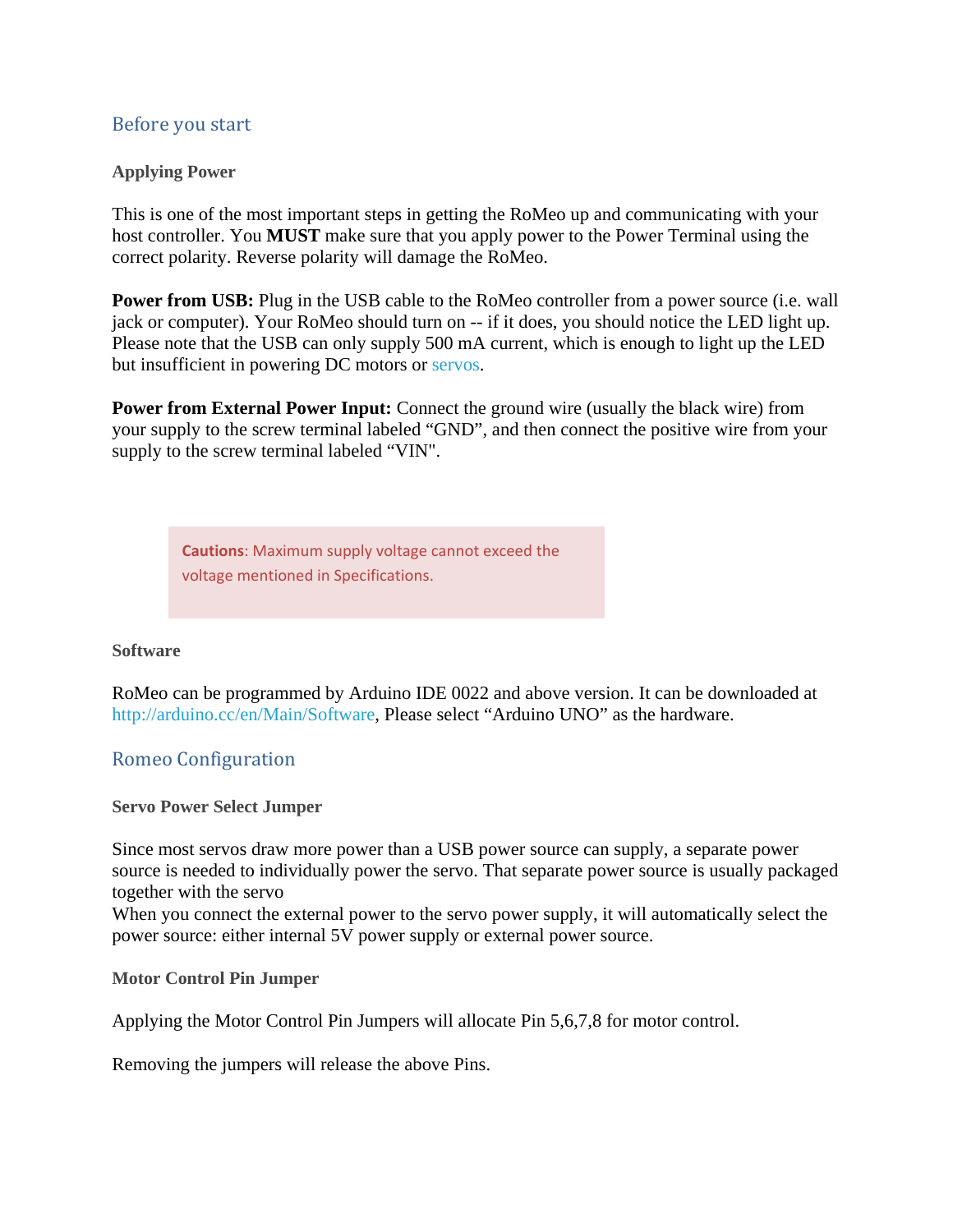## Tutorial New function

RoMeo BLE is an upgrade of RoMeo, based on which a new element - Bluetooth 4.0 is added. It makes RoMeo BLE continue to obtain Bluetooth 4.0 wireless communication ability after inheriting RoMeo's powerful motor drive ability. RoMeo BLE has stronger voltage and current capacity with voltage input range widened to 5-23V and current output capacity increased to 2A. Thus it can meet to more demands. Sheild interfaces are increased for I2C, IOREF and AREF, so as to compatible with more Sheild module. The buttons are replaced with comfortable and stable ones, and the jumper of buttons are also replaced with switch, making it easy to use.

### Experiment

Following is small experiment that a BLE-Link communicates with RoMeo BLE through bluetooth, through which we can learn how to handle its new features - Bluetooth 4.0 wireless transmission.

1. Experimental results preview: PC sends bluetooth wireless data command through the BLE-Link to RoMeo BLE. RoMeo BLE after receiving the command switches on or off the light L according to the command.

2. Hardware preparation: a BLE-Link, a RoMeo BLE, a PC and a micro USB line.

3. Software preparation: serial debugging assistant, Arduino compiler.

### 4. The operation:

Step 1: Set two bluetooth devices as a master and a slave (bluetooth communication should be established between a master and a slave machine). Here we set BLE-Link as the master, while RoMeo BLE as the slave. Specifically, we first connect the BLE-Link to the PC via a USB cable and the BLE-Link would be identified as a serial port equipment. Then open the serial debugging assistant (take the V1.8 version of BLE-Link firmware to for example), send the "+++" to BLE-Link, proving that you have entered the AT command Mode when receiving "Enter into the AT command Mode". Send the BLE-Link " $AT + SETTING = DEFCENTRAL$ " (remember to select a new line to send), meaning that the BLE-Link has been set as the master when receiving "OK". Accordingly we set the RoMeo BLE as the slave by connecting it to the PC, open the serial debugging assistant and send " $++$ " and " $AT + SETTING = DEFPERIPHERAL$ ".

Step 2: Arduino program on RoMeo BLE, which is used to parse the data commands to open or close the light L.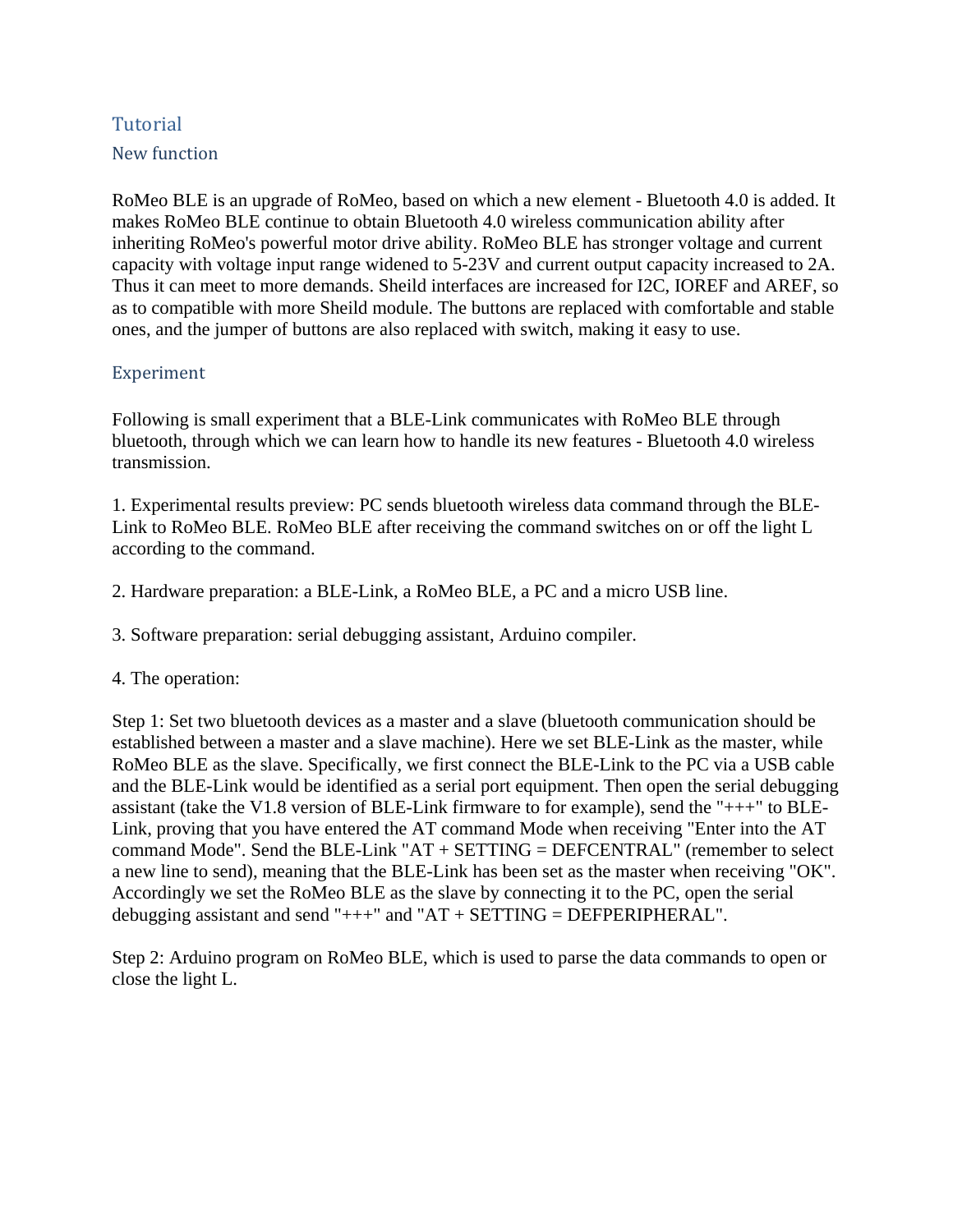```
The code is as follows:
```

```
int led = 13;
char rcv_buf[10]; // Receive command arrays.
void setup() 
{ 
  pinMode(led, OUTPUT); 
  Serial.begin(115200); 
} 
void loop() 
{ 
   int data_len=0; 
 while(1) { 
    while(Serial.available()) 
     { 
       rcv_buf[(data_len++)%10] =Serial.read(); 
 } 
    if(rcv_buf[data_len-2]== '\r' && rcv_buf[data_len-1]=='\n') // Stop
reading the serial once getting the ending command. 
       break; 
   } 
  if ((data_len==4)&&(!strncmp(rcv_buf,"ON",2))) // Open the light L 
when the command is "ON". 
  { 
       digitalWrite(led, HIGH); // Set D13 pin as high 
and openg the light L 
       Serial.println("LIHGT ON"); 
   }else if((data_len==5)&&(!strncmp(rcv_buf,"OFF",3))) // Close the light L 
when the command is "OFF". 
   { 
       digitalWrite(led, LOW); // Set D13 pin as low and 
the light L 
       Serial.println("LIHGT OFF"); 
   } 
{} if ((data_len==4)&&(!strncmp(rcv_buf,"ON",2))) // Open the light L whe
n the command is "ON". 
   { 
       digitalWrite(led, HIGH); // Set D13 pin as high 
and openg the light L 
       Serial.println("LIHGT ON"); 
   }else if((data_len==5)&&(!strncmp(rcv_buf,"OFF",3))) // Close the light L 
when the command is "OFF". 
   { 
      digitalWrite(led, LOW); \sqrt{2} // Set D13 pin as low and
the light L 
       Serial.println("LIHGT OFF");
```

```
 }
```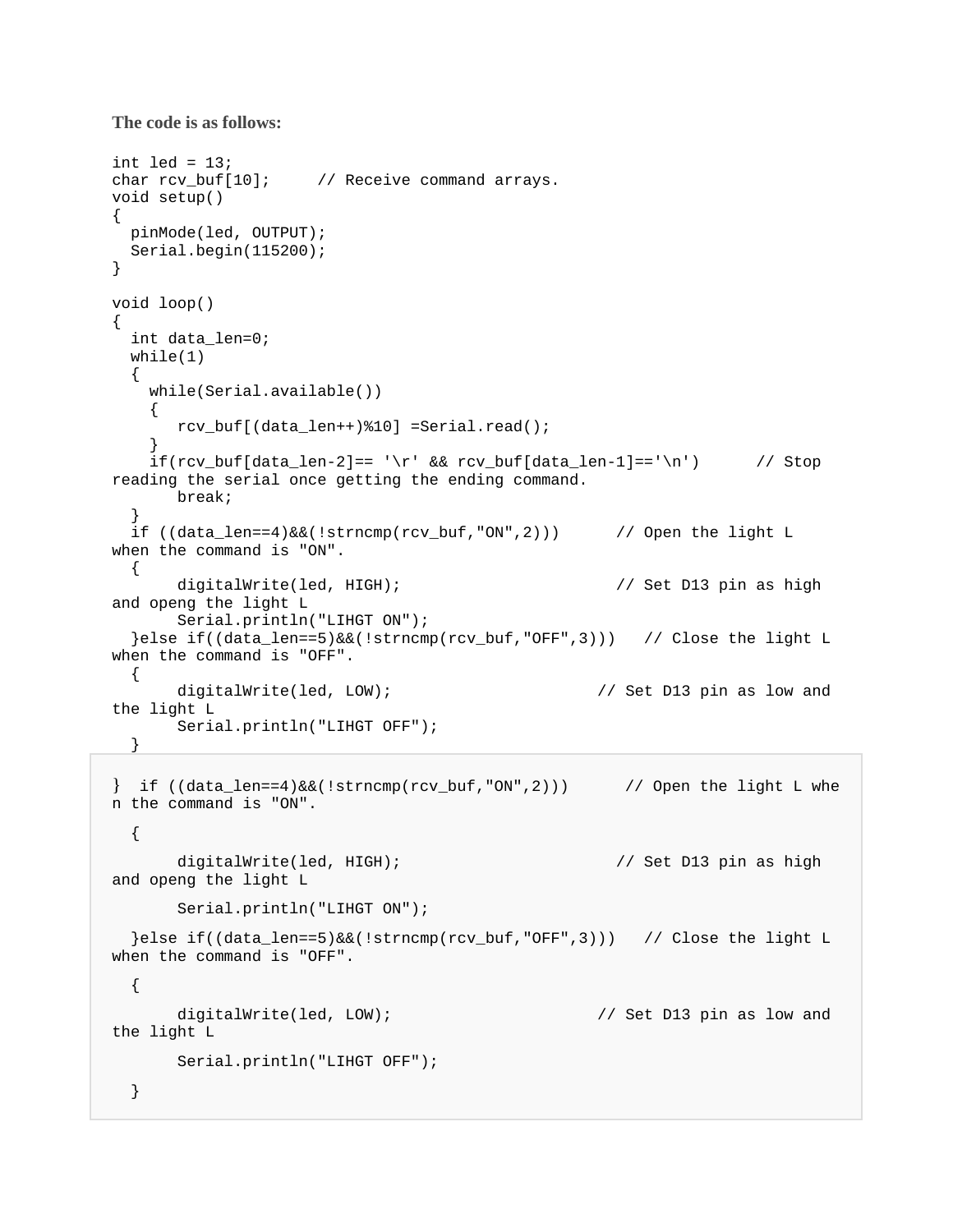Step 3: Connect the BLE-Link to the PC, and meanwhile open the RoMeo BLE. Wait a few seconds the two bluetooth devices will automatically connect. The LINK light will be on showing connection, indicating that the two devices are ready for wireless communication. Then open the serial debugging assistant and send "ON" under the mode of New line. This command is sent from the serial port, passing through the BLE-Link to RoMeo BLE. RoMeo BLE after receiving the command will parse the Arduino program, and then open the light L. When sending OFF under the mode of New line, RoMeo BLE turns OFF the light L.

#### Buttons

RoMeo BLE integrated 5 buttons, S1 to S5, which are controlled by Anolog Port 7. Switch it on as shown in the following figure when using analog buttons.

**Demo Code 1:** 

```
int potPin = 7;
int ledPin = 13;
int val = 0;void setup() { 
   pinMode(ledPin, OUTPUT); 
} 
void loop() { 
   val = analogRead(potPin); 
   digitalWrite(ledPin, HIGH); // Open the LED. 
   delay(val); 
  digitalWrite(ledPin, LOW); // Close the LED.
   delay(val); 
}
```
Program function: Press buttons of S1 to S2, different frequencies of the LED flashing will be seen. This is because different resistances are built in, leading to different voltage dispatched to the analog ports. So do the data acquired by AD.

**Demo Code 2:** 

}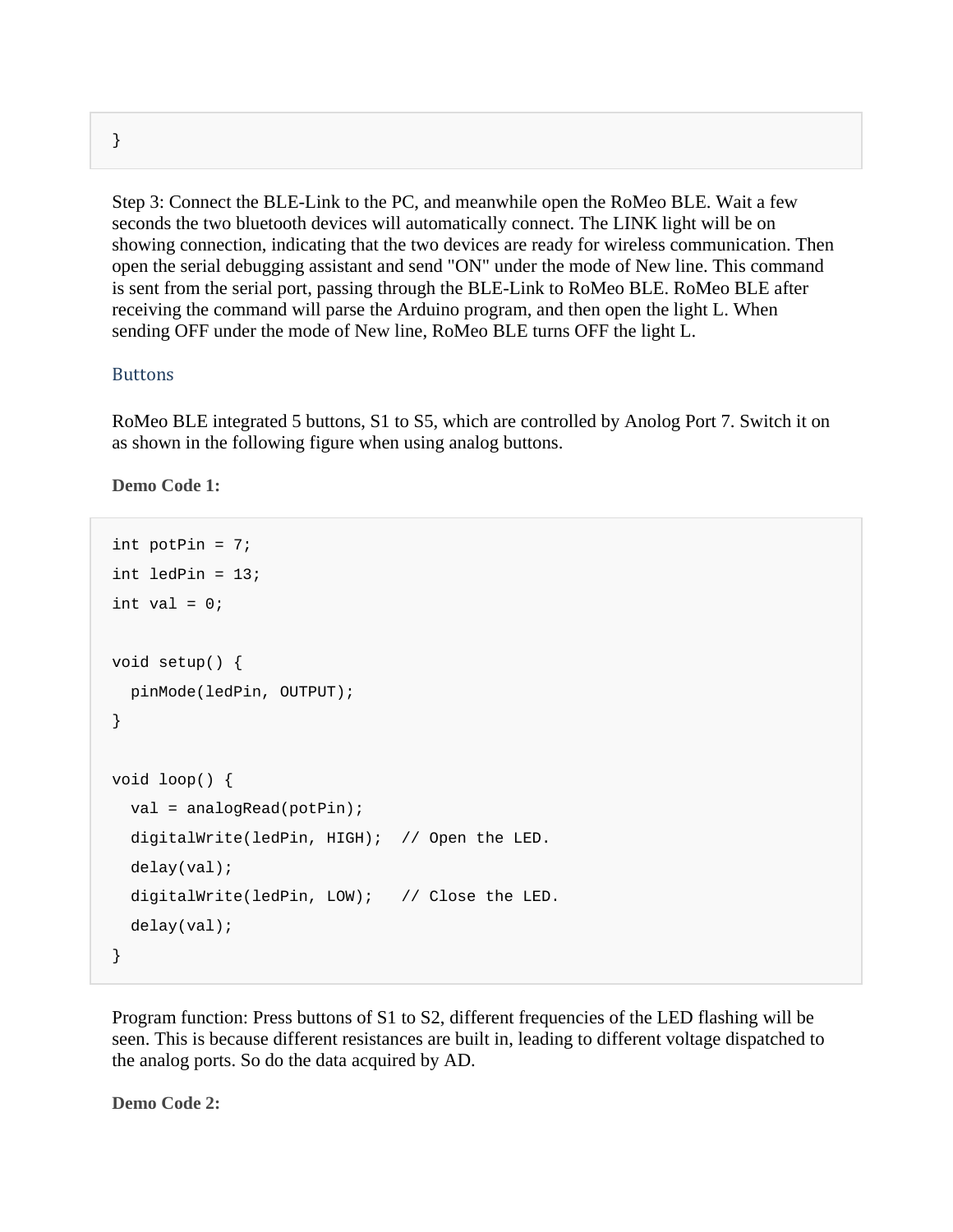```
int adc_key_val[5] ={50, 200, 400, 600, 800 };
int NUM_KEYS = 5; 
int adc_key_in; 
int key=-1; 
int oldkey=-1; 
void setup(){ 
  pinMode(13, OUTPUT); //LED13 is used for mesure the button state. 
  Serial.begin(115200); 
} 
void loop(){ 
  adc\_key\_in = analogRead(7); digitalWrite(13,LOW); 
   key = get_key(adc_key_in); //Call the button judging function. 
  if (key != oldkey)\{ // Get the button pressed
       delay(50); 
       adc_key_in = analogRead(7); 
      key = get\_key(adc\_key\_in);if (key != oldkey) {
         oldkey = key; 
         if (key >=0){ 
           digitalWrite(13,HIGH); 
          switch(key){ \frac{1}{2} // Send messages accordingly.
               case 0:Serial.println("S1 OK"); 
                      break; 
               case 1:Serial.println("S2 OK"); 
                      break; 
               case 2:Serial.println("S3 OK"); 
                      break; 
               case 3:Serial.println("S4 OK"); 
                      break; 
               case 4:Serial.println("S5 OK");
```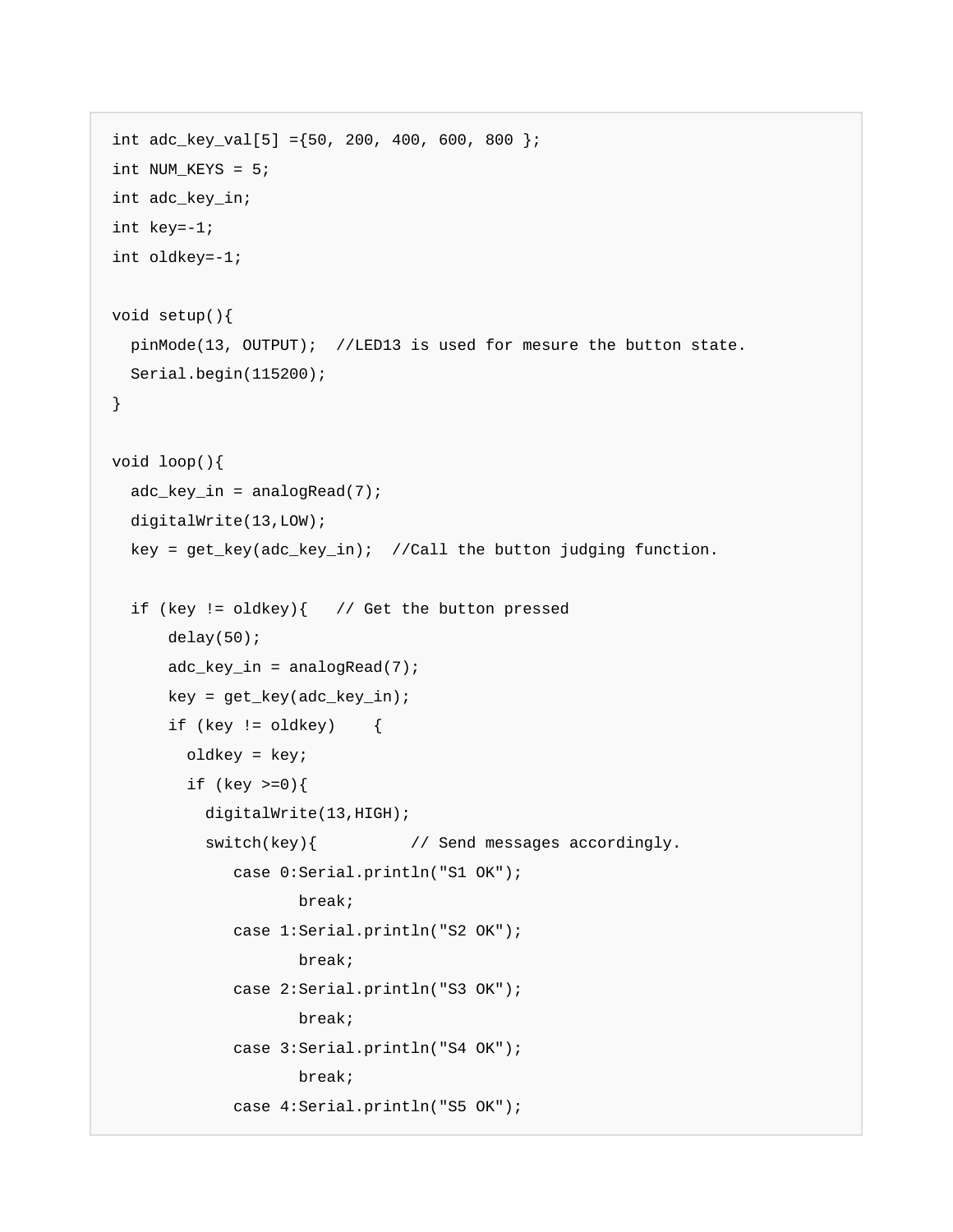```
 break; 
 } 
 } 
       } 
   } 
   delay(100); 
} 
// To know the pressed button. 
int get_key(unsigned int input){ 
     int k; 
    for (k = 0; k < NUM\_KEYS; k++)if (input < adc\_key\_val[k]) { // Get the button pressed
             return k; 
       } 
    } 
   if (k \geq NUM_KEYS)k = -1; // No button is pressed.
    return k; 
}
```
Program function: See what happens in the serial window when pressing buttons, S1 to S5.

**Example use of Button S1-S5:** 

```
char msgs[5][15] = \{ "Right Key OK ", 
   "Up Key OK ", 
   "Down Key OK ", 
   "Left Key OK ", 
   "Select Key OK" }; 
char start_msg[15] = \{ "Start loop "}; 
int adc_{key\_val[5]} = \{ 30, 150, 360, 535, 760 };
```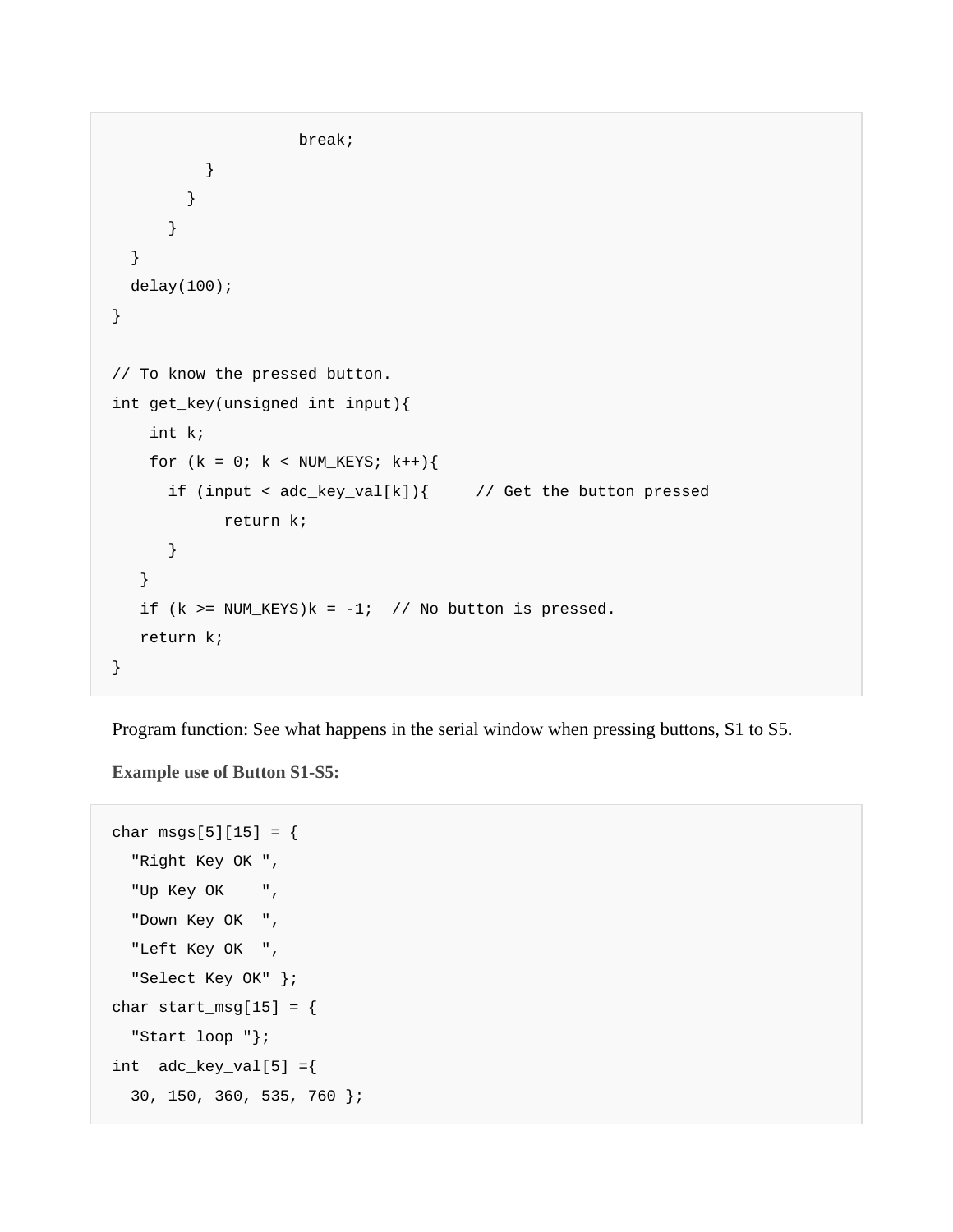```
int NUM KEYS = 5;
int adc_key_in; 
int key=-1; 
int oldkey=-1; 
void setup() { 
  pinMode(13, OUTPUT); //we'll use the debug LED to output a heartbeat 
   Serial.begin(115200); 
  /* Print that we made it here */ 
  Serial.println(start_msg); 
} 
void loop() 
{ 
  adc\_key\_in = analogRead(7); // read the value from the sensor
  digitalWrite(13, HIGH); 
  /* get the key */key = get\_key(adc\_key\_in); // convert into key press
   if (key != oldkey) { // if keypress is detected 
    delay(50); // wait for debounce time 
   adc\_key\_in = analogRead(7); // read the value from the sensor
    key = get_key(adc_key_in); // convert into key press 
    if (key != oldkey) { 
      oldkey = key; 
      if (key >=0){ 
        Serial.println(adc_key_in, DEC); 
        Serial.println(msgs[key]); 
       } 
     } 
   } 
  digitalWrite(13, LOW); 
} 
// Convert ADC value to key number 
int get_key(unsigned int input)
```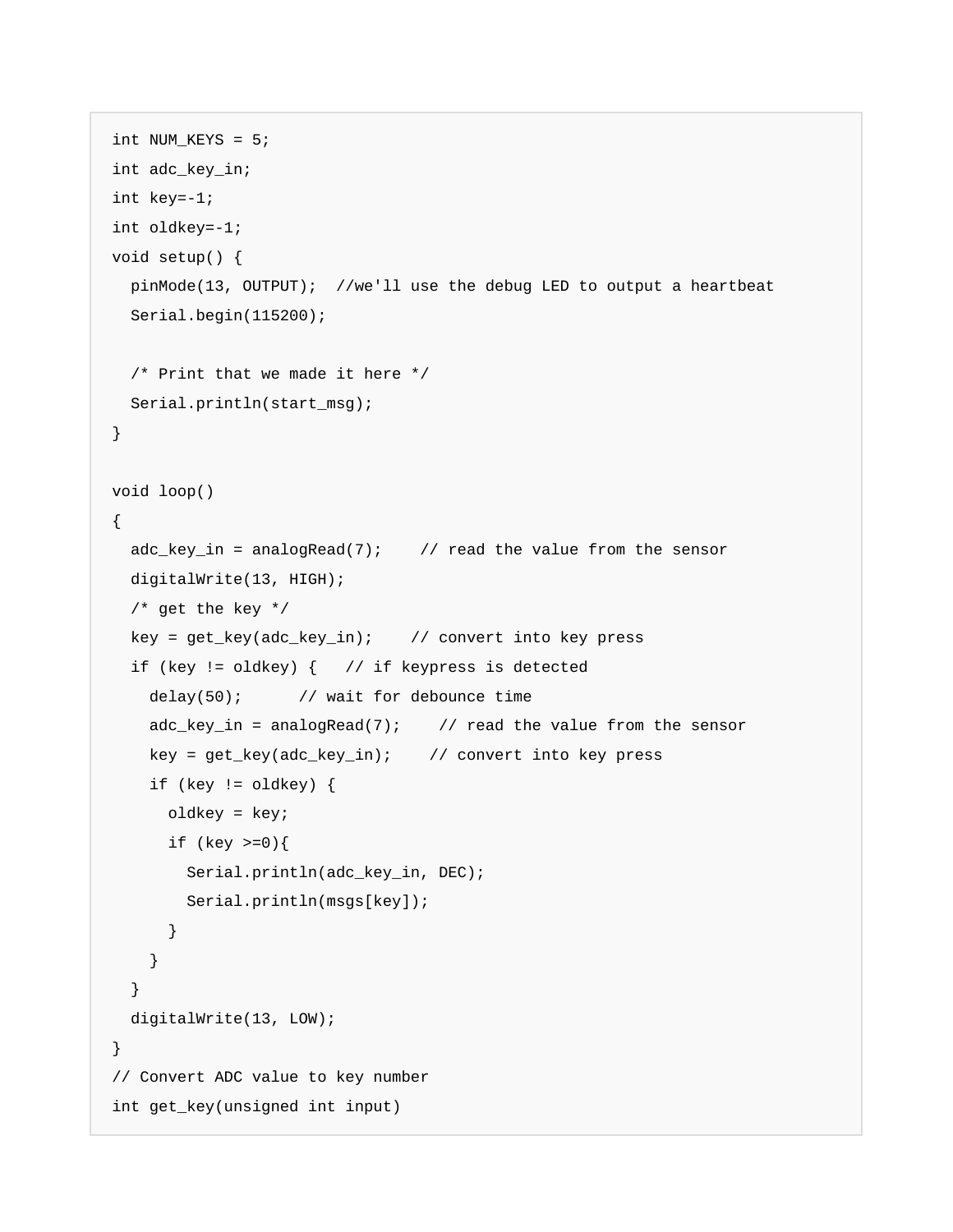```
{ 
   int k; 
  for (k = 0; k < NUM_KEYS; k++) { 
     if (input < adc_key_val[k]) 
     { 
       return k; 
     } 
   } 
  if (k \geq NUM_KEYS)k = -1; // No valid key pressed
   return k; 
}
```
### Speed regulation of the two-armature DC motor

RoMeo BLE used 2 motor drivers so as to save time for robot fans spent on making hardware and to focus on software development. Using L298 motor drive circuit, the peak current can be up to 2A. When using the motor drive, the problem of power supply will be up. As shown in the figure below, M\_VIN is connected to the anode, and GND is connected to the cathode. Also remember to switch to "ON".

### PWM control mode

| 5 |  |
|---|--|
| 걷 |  |
|   |  |
|   |  |
| Ξ |  |

| Pin       | <b>Function</b>                     |
|-----------|-------------------------------------|
|           | Digital 4 Motor 1 Direction control |
| Digital 5 | Motor 1 PWM control                 |
| Digital 6 | Motor 2 PWM control                 |
|           | Digital 7 Motor 2 Direction control |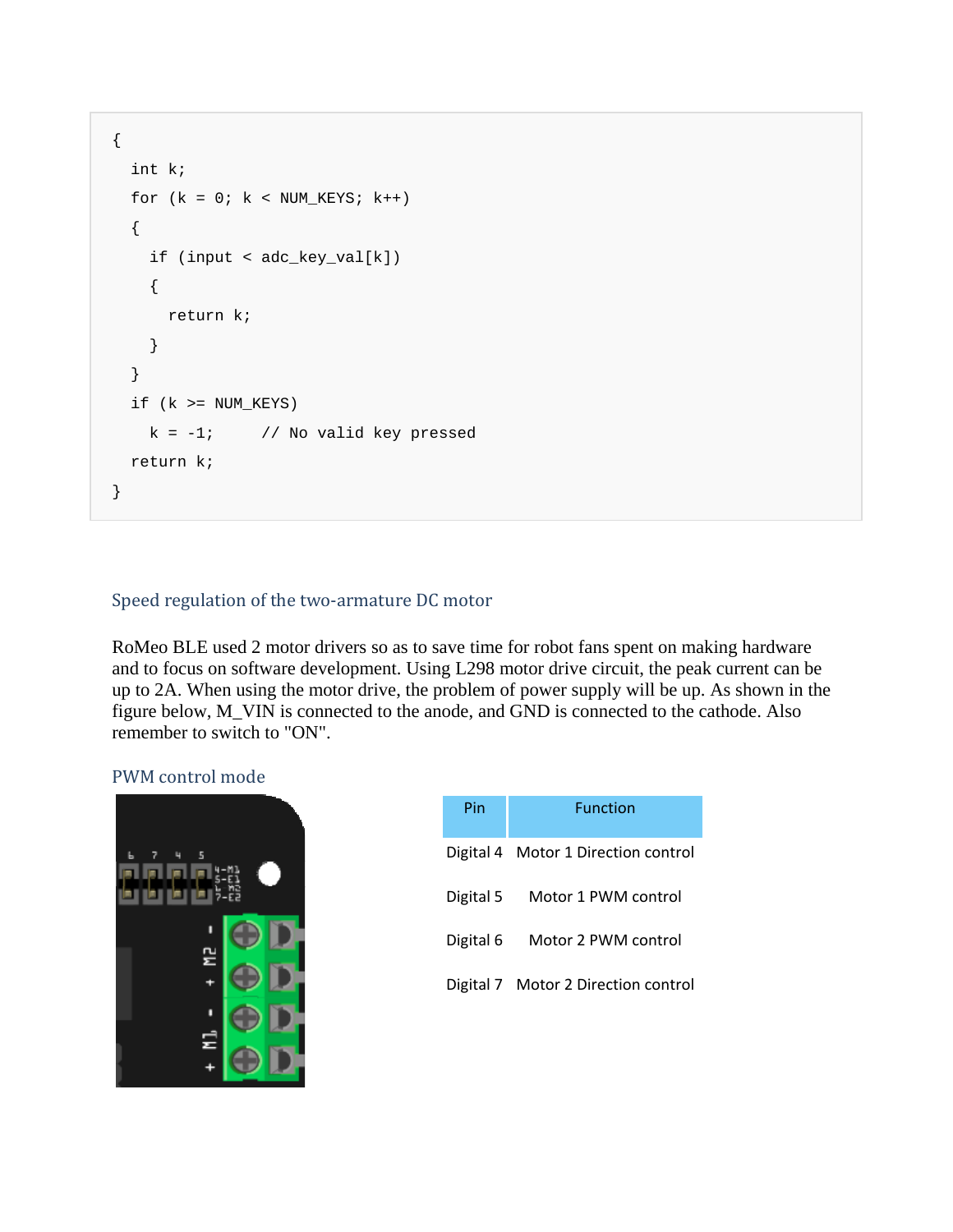Fig4: PWM Motor Control Pin Allocation

The motor driver circuit control terminal uses a short-jumper to set on or off. Set on when connected and off when disconnected.

**Sample Code:** 

```
//Standard PWM DC control 
int E1 = 5; //M1 Speed Control
int E2 = 6; //M2 Speed Control
int M1 = 4; //M1 Direction Control 
int M2 = 7; //M1 Direction Control 
///For previous Romeo, please use these pins. 
//int E1 = 6; //M1 Speed Control 
//int E2 = 9; //M2 Speed Control//int M1 = 7; //M1 Direction Control 
//int M2 = 8; //M1 Direction Control 
void stop(void) //Stop
{ 
  digitalWrite(E1,LOW); 
  digitalWrite(E2,LOW); 
} 
void advance(char a, char b) //Move forward
{ 
 analogWrite (E1,a); //PWM Speed Control
  digitalWrite(M1,HIGH); 
 analogWrite (E2,b);
  digitalWrite(M2,HIGH); 
}
```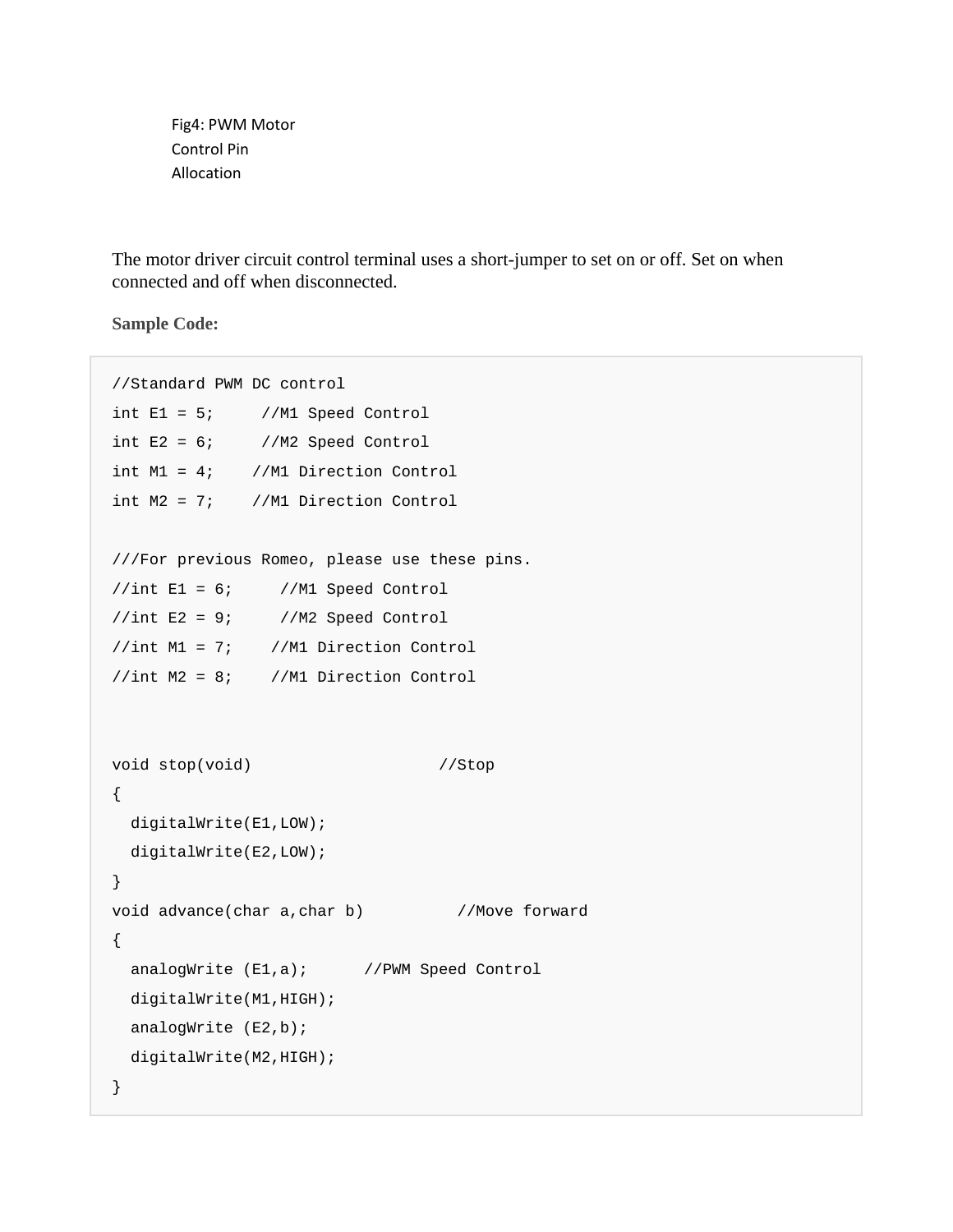```
void back_off (char a,char b) //Move backward 
{ 
  analogWrite (E1,a); 
  digitalWrite(M1,LOW); 
 analogWrite (E2,b);
  digitalWrite(M2,LOW); 
} 
void turn_L (char a, char b) //Turn Left
{ 
  analogWrite (E1,a); 
  digitalWrite(M1,LOW); 
 analogWrite (E2,b);
  digitalWrite(M2,HIGH); 
} 
void turn_R (char a, char b) //Turn Right
{ 
  analogWrite (E1,a); 
  digitalWrite(M1,HIGH); 
 analogWrite (E2,b);
  digitalWrite(M2,LOW); 
} 
void setup(void) 
{ 
   int i; 
 for(i=4;i<=7;i++)
   pinMode(i, OUTPUT); 
 Serial.begin(115200); //Set Baud Rate
   Serial.println("Run keyboard control"); 
} 
void loop(void) 
{ 
   if(Serial.available()){ 
    char val = Serial.read(); 
    if(val != -1)
```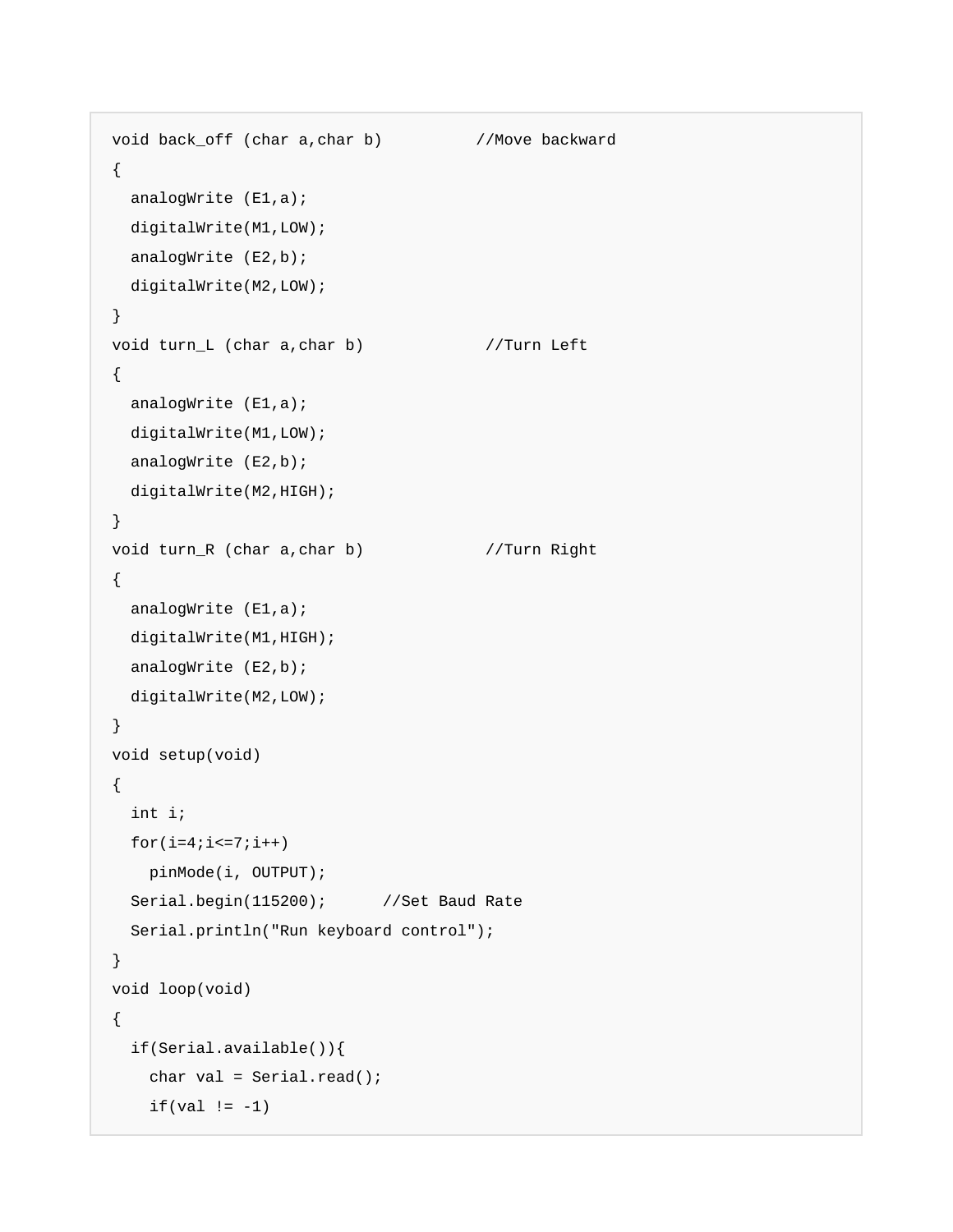```
 { 
     switch(val) 
     { 
     case 'w'://Move Forward 
       advance (255,255); //move forward in max speed 
       break; 
     case 's'://Move Backward 
       back_off (255,255); //move back in max speed 
       break; 
     case 'a'://Turn Left 
       turn_L (100,100); 
       break; 
     case 'd'://Turn Right 
       turn_R (100,100); 
       break; 
     case 'z': 
       Serial.println("Hello"); 
       break; 
     case 'x': 
     stop(); 
       break; 
     } 
   } 
   else stop(); 
 }
```
### **PLL Control Mode**

}

The Romeo also supports PLLPhase locked loop control mode.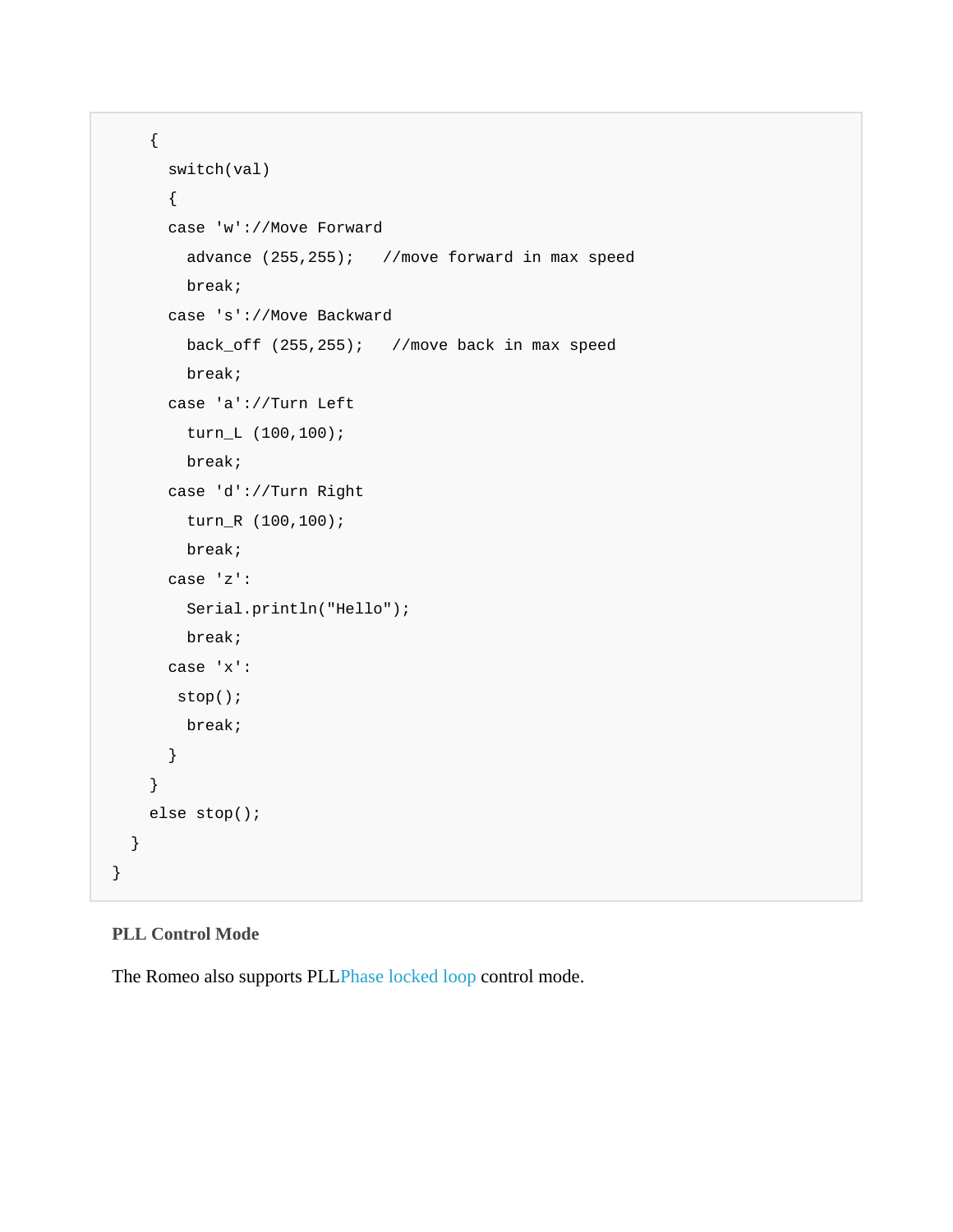

| Pin       | Function                            |
|-----------|-------------------------------------|
|           | Digital 4 Motor 1 Enable control    |
|           | Digital 5 Motor 1 Direction control |
|           | Digital 6 Motor 2 Direction control |
| Digital 7 | Motor 2 Enable control              |

Fig5: PLL Motor Control Pin Allocation Configuration

## **Sample Code:**

| //Standard DLL Speed control                  |
|-----------------------------------------------|
| int $E1 = 4$ ; //M1 Speed Control             |
| int $E2 = 7$ ; //M2 Speed Control             |
| int $M1 = 5$ ; //M1 Direction Control         |
| int $M2 = 6$ ; //M1 Direction Control         |
|                                               |
| ///For previous Romeo, please use these pins. |
| $//int E1 = 6; //M1 Speed Control$            |
| $//int E2 = 9; //M2 Speed Control$            |
| $//int M1 = 7; //M1 Direction Control$        |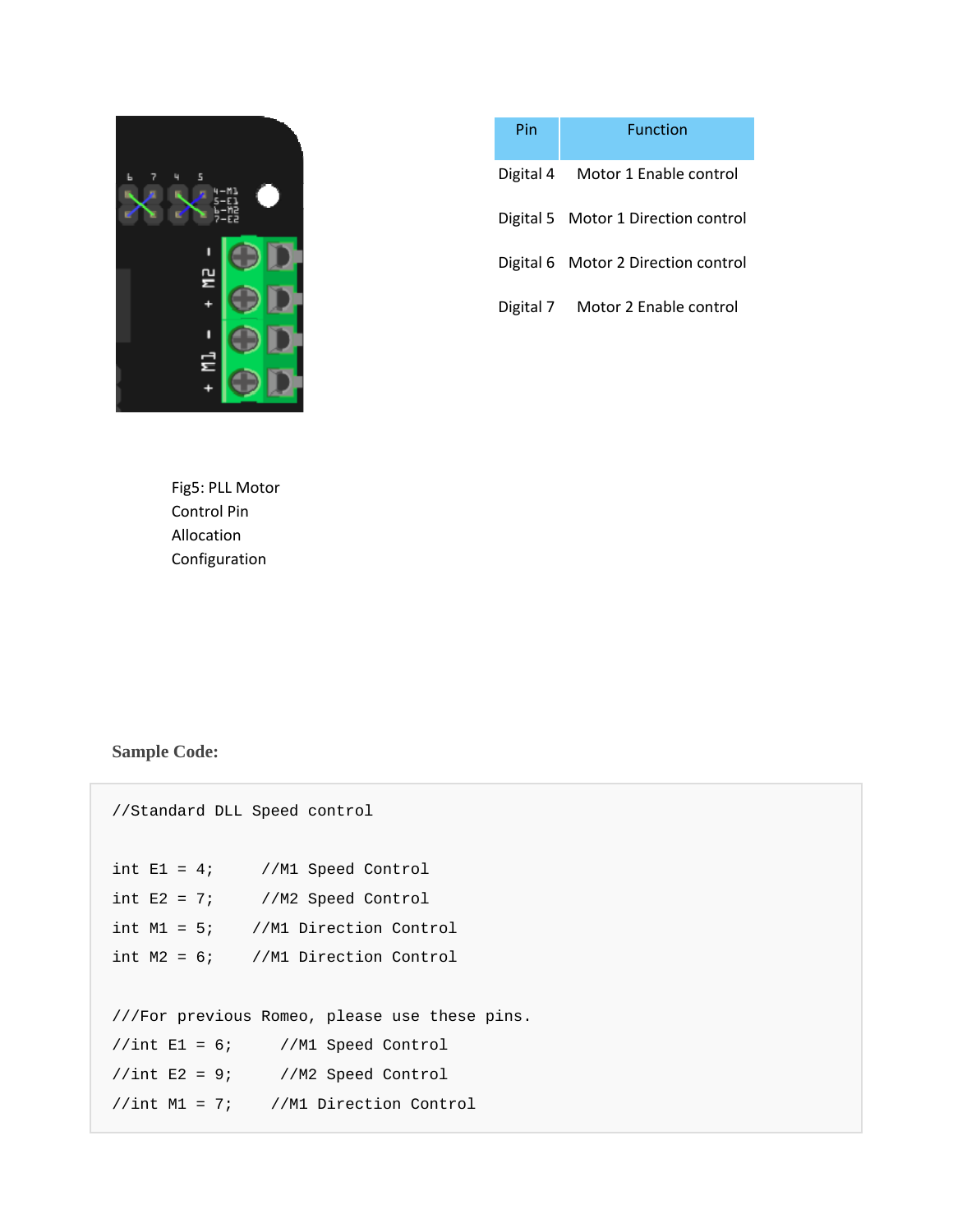```
//int M2 = 8; //M1 Direction Control 
//When m1p/m2p is 127, it stops the motor 
//when m1p/m2p is 255, it gives the maximum speed for one direction 
//When m1p/m2p is 0, it gives the maximum speed for reverse direction 
void DriveMotorP(byte m1p, byte m2p){ //Drive Motor Power Mode
   digitalWrite(E1, HIGH); 
 analogWrite(M1, (m1p));
  digitalWrite(E2, HIGH); 
  analogWrite(M2, (m2p)); 
} 
void setup(void) { 
  int i; 
 for(i=4;i<=7;i++)
    pinMode(i, OUTPUT); 
 Serial.begin(115200); //Set Baud Rate
} 
void loop(void) { 
   if(Serial.available()){ 
    char val = Serial.read();
    if(val!=-1){} switch(val){ 
       case 'w'://Move Forward 
         DriveMotorP(0xff,0xff); // Max speed 
         break; 
       case 'x'://Move Backward 
         DriveMotorP(0x00,0x00); 
         ; // Max speed
```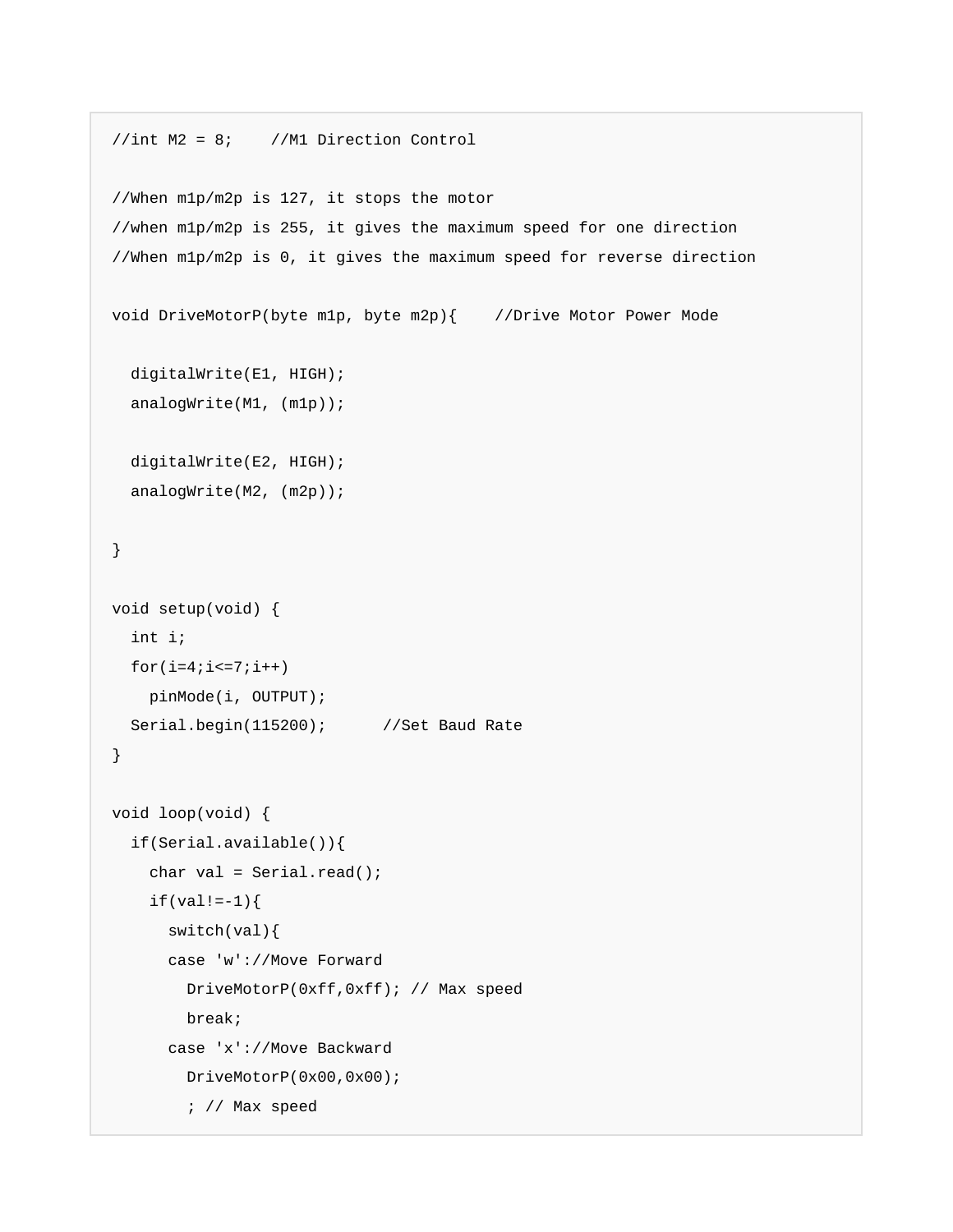```
 break; 
      case 's'://Stop 
        DriveMotorP(0x7f,0x7f); 
        break; 
      } 
   } 
 }
```
## }

Program function: Input "w", "x" and "s" and the motor will act accordingly.

## The serial port using

RoMeo BLE uses the same serial ports as RoMeo other than adding a serial for Bluetooth 4.0 transparent communication. Related commands can be refered to the functions, Serial.begin(), Serial.read(), Serial.print() and Serial.println(), provided by Arduino.

## Sample for RoMeo BLE connecting to smart phones

Please refer to Sample for Bluno connecting to smart phones

Step by Step Basic Demo tutorial.

## Wireless programming via BLE

Please refer to Wireless programming via BLE of Bluno

How to Wireless Programming through BLE.

*Forum page about BLE LINK Wireless Programming*

## Configurate the BLE part using AT commands

Please refer to BLE configuration using AT commands of Bluno

BLE AT Command Configuration